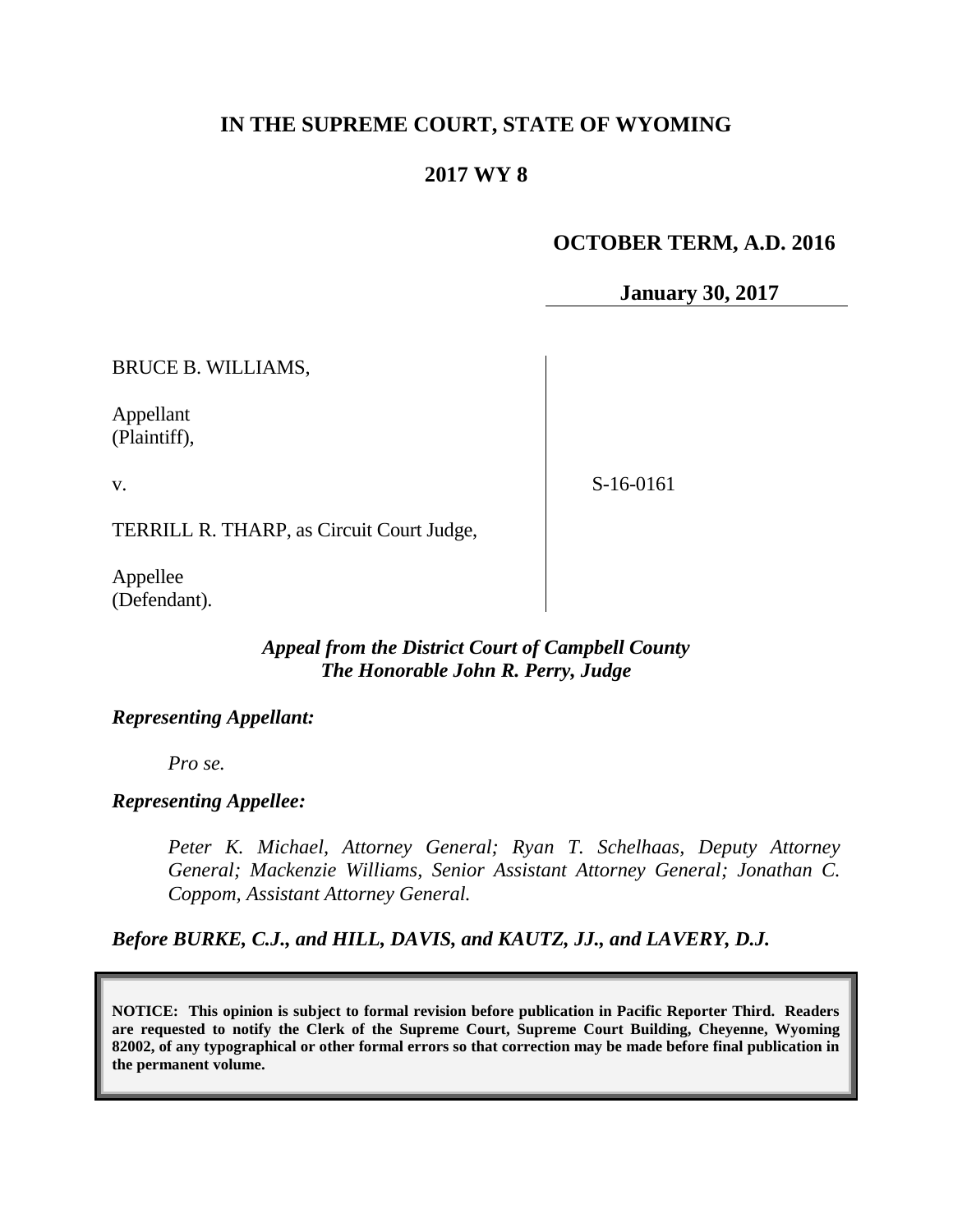## **LAVERY, District Judge.**

[¶1] Mr. Williams asked the Circuit Court for the Sixth Judicial District for a copy of part of a presentence investigation report in a criminal case. The circuit court denied his request. He brought a petition for a writ of mandamus asking the district court to require that the circuit court release the records. The district court dismissed the case. He appeals, claiming a constitutional right as a member of the public to access these records. Because he did not present his constitutional arguments to the district court, we affirm.

### *ISSUES*

[¶2] Mr. Williams states the issue on appeal as follows verbatim:

1. Has the  $6<sup>th</sup>$  Judicial District and the Circuit Court for Campbell County violated my rights to:

(1) The U.S. Constitutions First Amendment right to free speech and Wyoming's Article 1, Section 20. "Freedom of speech and press; libel; truth a defense." and/or

(2) The U.S. Constitutions Sixth Amendment right to criminals having a "*. . . public* trial"? (Emphasis mine) and/or

(3) The Wyoming State Constitution Article 1, Section 8. "Courts open to all; suits against state." By denying me a copy of the presentence report in Criminal Case No. 6949 State Of Wyoming vs Rhoda R. Steel because they claim the information was gathered during a presentence report by the Wyoming Department of Probation and Parole?

The circuit court restates the same issue and raises two additional issues:

I. An appellant generally cannot raise an argument for the first time on appeal. Bruce Williams did not raise a Sixth Amendment argument at the district court. Should this Court consider his argument now?

II. The First Amendment to the United States Constitution grants the public a right to a court document if the document has historically been public and public access to the document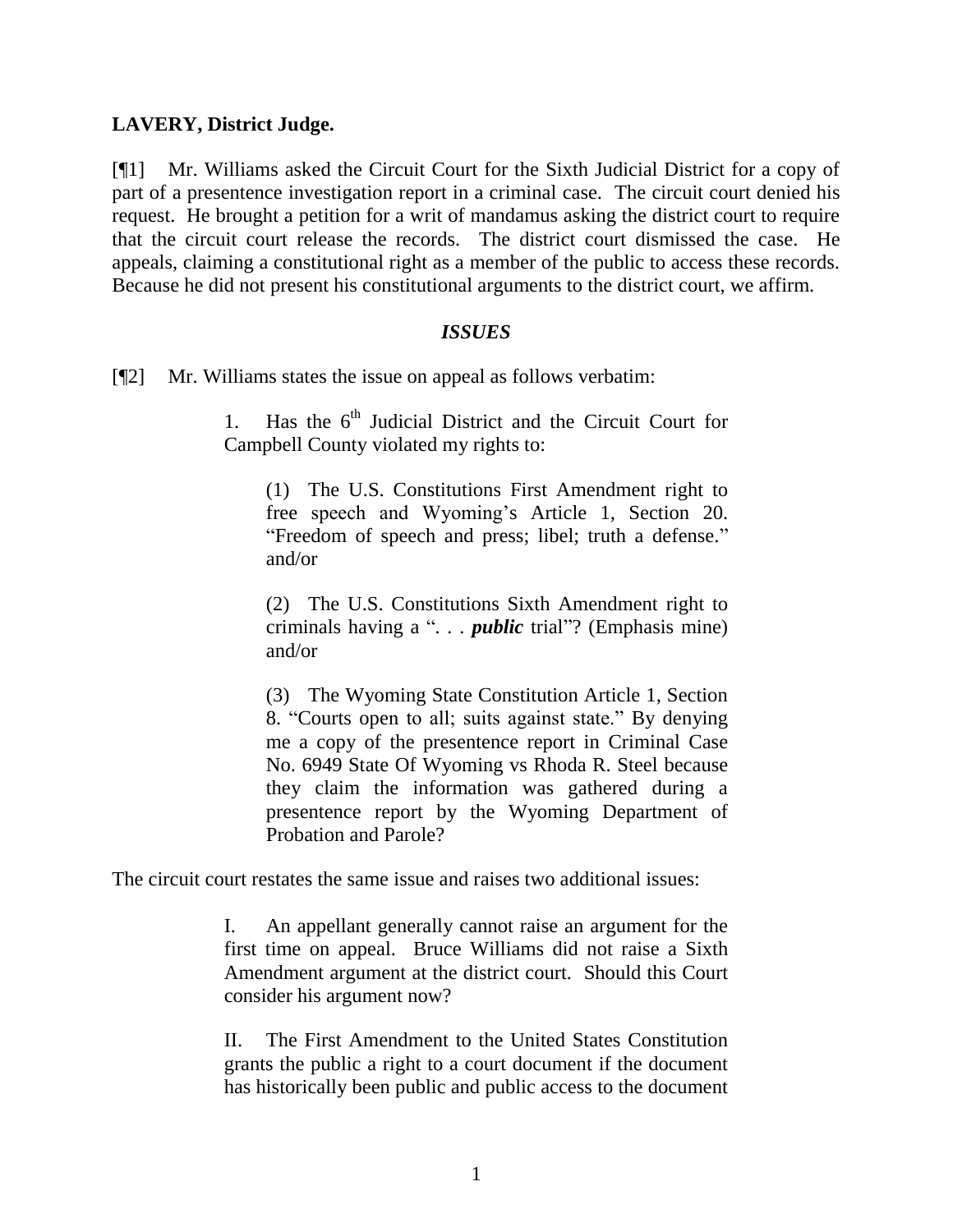would play a significant positive role in the document's function. Presentencing reports have always been private, which permits witnesses and others to be free from fear of disclosure or reprisal. Does Williams have a First Amendment right to privileged third-party medical information in a presentencing report?

III. A writ of mandamus cannot control judicial discretion, and Wyoming law vests the sentencing judge with discretion as to whether to order release of information in a presentencing report. Judge Tharp declined to release privileged third-party medical information in a presentencing report, and Williams petitioned the district court for a writ of mandamus to force Judge Tharp to order its release. Did the district court correctly dismiss Williams' petition?

## *FACTS*

[¶3] Mr. Williams writes an online periodical. He was mistakenly allowed to view a medical evaluation contained in a presentence investigation report in a criminal case file and sought permission to copy the report. The circuit court denied his request, citing Wyo. Stat. Ann. § 7-13-409:

> All information and data obtained in the discharge of official duties by probation and parole agents is privileged information and shall not be disclosed directly or indirectly to anyone other than to the judge, the department or to others entitled to receive reports unless and until otherwise ordered by the judge, board or department.

Wyo. Stat. Ann. § 7-13-409 (LexisNexis 2015). He filed a petition for a writ of mandamus asking the district court to order the circuit court to provide him all documents about the defendant's medical condition at the time of the car accident that was the subject of the criminal case.

[¶4] The circuit court filed a motion to dismiss arguing mandamus is not an available remedy to control an official's discretion and Wyo. Stat. Ann. § 7-13-409 gives the court discretion to release information from a presentence report.<sup>1</sup> Mr. Williams responded

<sup>&</sup>lt;sup>1</sup> The motion also raised defects in the form of the petition. Wyo. Stat. Ann.  $\S$  1-30-103 requires that the "application for a writ [of mandamus] must be by petition, *in the name of the state, on the relation of the*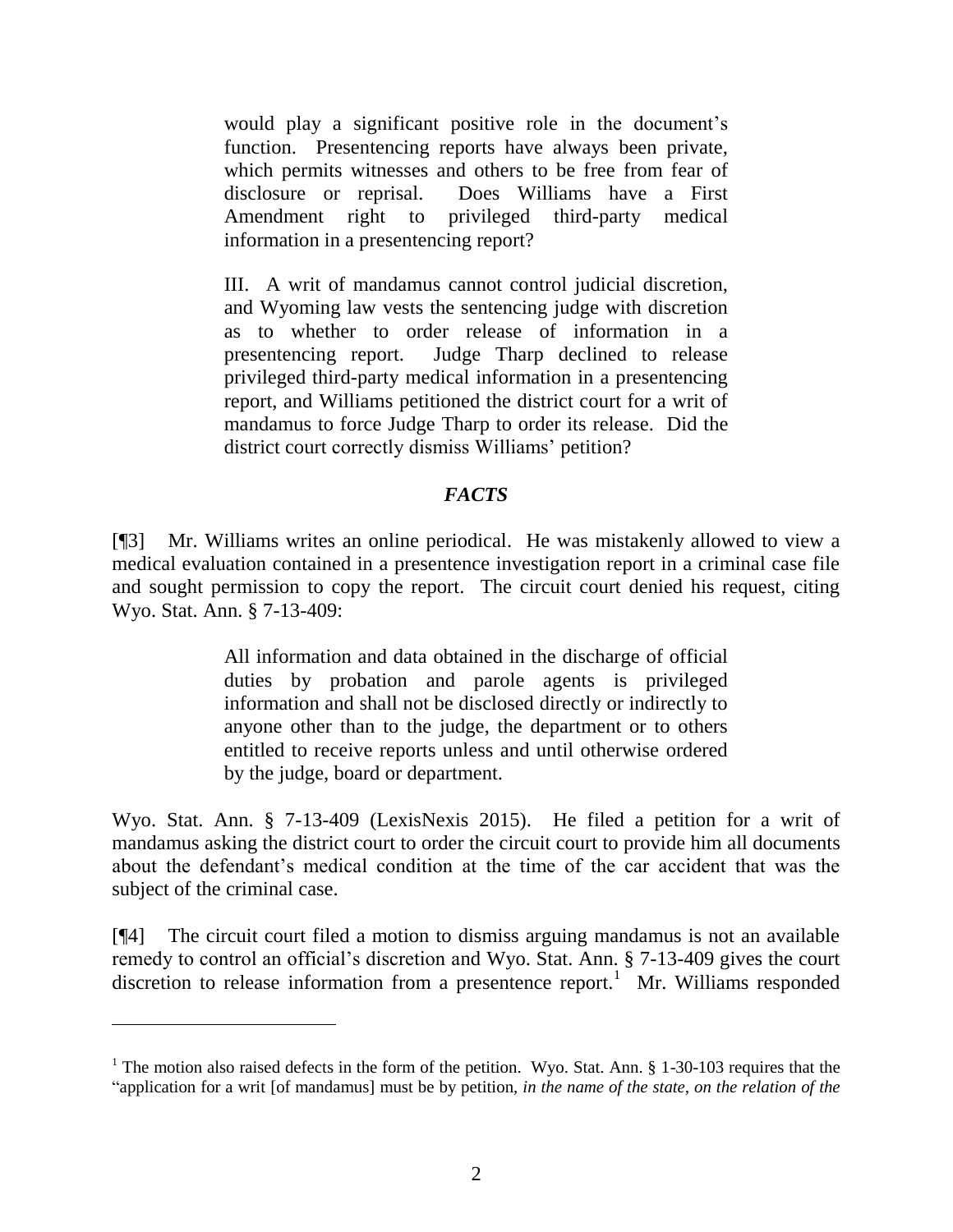that the statute does not give a judge discretion. The circuit court replied that Wyoming precedent establishes a court has discretion whether to release information from a presentence report, citing *Roach v. State*, 901 P.2d 1135, 1136 (Wyo. 1995) (citing *Alexander v. State*, 823 P.2d 1198, 1201 (Wyo. 1992)). Mr. Williams, without leave of court, filed a surresponse contending the circuit court abused its discretion.

[¶5] The district court granted the motion to dismiss. The district court's order does not contain legal analysis but does state it was granted "[g]iven the posture of this matter as discussed at the hearing … pursuant to Rule 12(b)(6), W.R.C.P." Mr. Williams failed to provide a transcript of the hearing or a statement of proceedings in compliance with W.R.A.P. 3.03.

## *STANDARD OF REVIEW*

[¶6] We review issues of constitutional law *de novo*. *Cheyenne Newspapers, Inc. v. First Judicial Dist. Court*, 2015 WY 113, ¶ 6, 358 P.3d 493, 495 (Wyo. 2015); *Circuit Court of Eighth Judicial Dist. v. Lee Newspapers*, 2014 WY 101, ¶ 9, 332 P.3d 523, 527 (Wyo. 2014). A decision to dismiss a case is also reviewed *de novo*. *Williams v. City of Gillette*, 2011 WY 6, ¶ 5, 245 P.3d 362, 364 (Wyo. 2011).

> When claims are dismissed under W.R.C.P. 12(b)(6), this court accepts the facts stated in the complaint as true and views them in the light most favorable to the plaintiff. Such a dismissal will be sustained only when it is certain from the face of the complaint that the plaintiff cannot assert any facts that would entitle him to relief. Dismissal is a drastic remedy and is sparingly granted; nevertheless, we will sustain a W.R.C.P. 12(b)(6) dismissal when it is certain from the face of the complaint that the plaintiff cannot assert any set of facts that would entitle that plaintiff to relief.

*Bonnie M. Quinn Revocable Trust v. SRW, Inc.*, 2004 WY 65, ¶ 8, 91 P.3d 146, 148 (Wyo. 2004) (citations omitted).

### *DISCUSSION*

[¶7] Mr. Williams argues that all presentence investigation documents should be

 $\overline{a}$ 

*party applying* and *verified by affidavit*." (Emphasis added.) Mr. Williams' petition did not comply with these requirements. Mr. Williams requested leave to correct any defects in the form of his petition. The circuit court did not offer a written response to this request. The record does not contain a ruling from the district court on this request.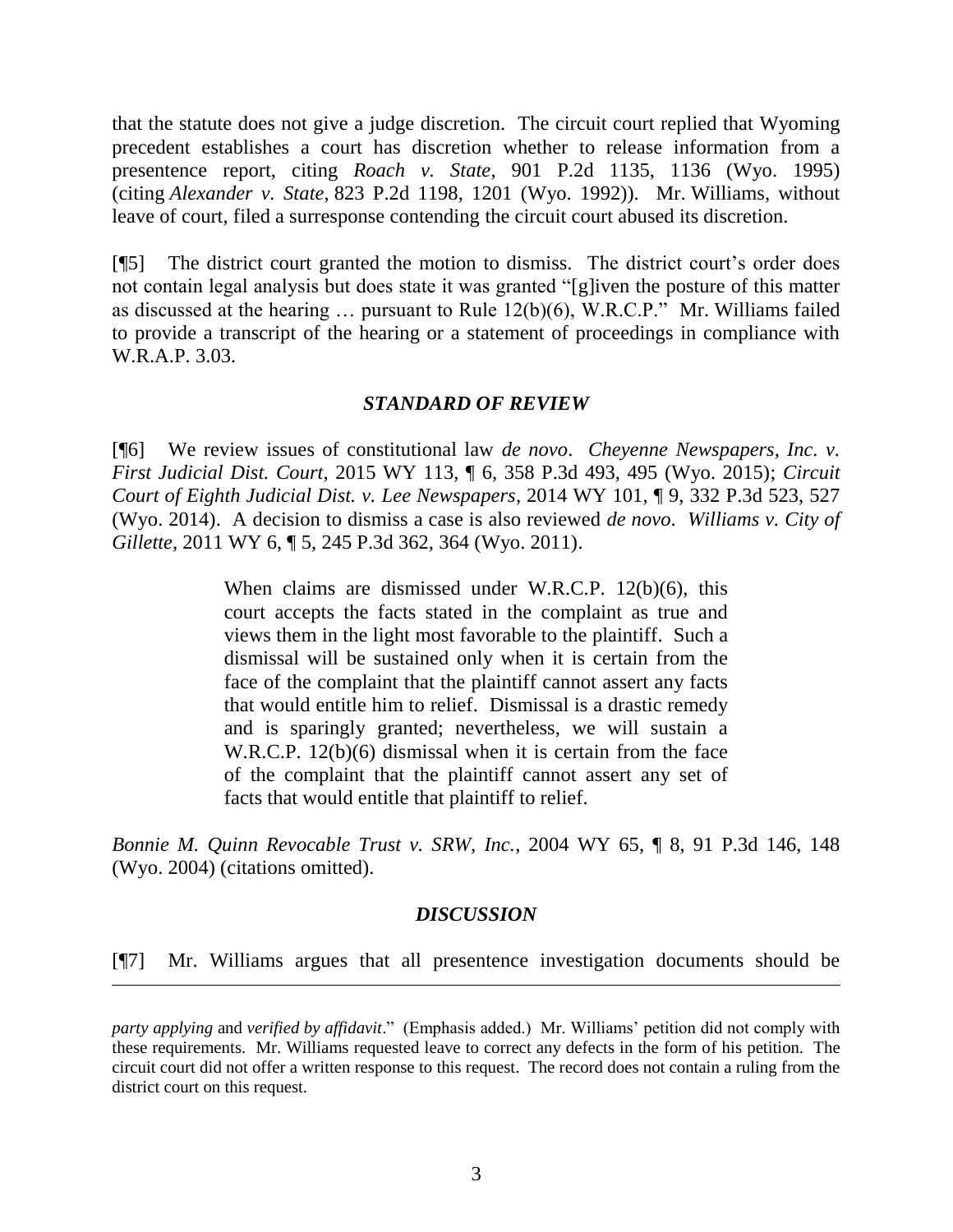released to the public, subject to redaction of personally identifiable information if someone providing information is the subject of a verifiable threat. He contends courts should be required to make written findings to justify declining to release any part of a presentence investigation report. He would exempt juvenile court cases and any other types of "sensitive" cases, though he does not explain what he means by this, from this proposed legal rule. To support that position, he cites the First Amendment right of access to judicial documents and the Sixth Amendment right to a public trial along with Article I,  $\S$  8 and Article I,  $\S$  20 of the Wyoming Constitution.<sup>2</sup> He submits these issues are "interlocked." Next, he offers an analysis of the First Amendment "test of experience and logic," discussing *Lee Newspapers*, *supra*, and *Press-Enter. Co. v. Superior Court of California for Riverside Cty.*, 478 U.S. 1, 106 S.Ct. 2735, 92 L.Ed.2d 1 (1986). He argues that criminal proceedings are generally presumed open unless a court makes findings to justify closed proceedings. He generally contends that public access to a presentence report allows members of the public to make their own assessment of the culpability of a defendant, the appropriateness of a plea agreement, and the worthiness of the prosecutor and judge to hold office.

[¶8] Ordinarily, we would apply the test of experience and logic to determine whether the First Amendment (or related constitutional provisions) supersedes statutory discretion over the release of presentencing information. We will not do so here because Mr. Williams did not raise these arguments with the district court.

[¶9] Courts make some allowances for *pro se* litigants, but neither this Court nor the district court is obligated to frame the issues for the parties or consider issues not supported by cogent argument and citation to legal authority. *State, ex rel., Wyo. Dep't of Workforce Servs. v. Beazer*, 2016 WY 111, ¶ 17, 384 P.3d 267, 273 (Wyo. 2016); *Bird v. Wyoming Bd. of Parole*, 2016 WY 100, ¶ 2, 382 P.3d 56, 60 (Wyo. 2016); *Peak v. Peak*, 2016 WY 109, ¶ 11, 383 P.3d 1084, 1088 (Wyo. 2016). Mr. Williams presented the district court with a gripe, unaccompanied by cogent legal analysis (emphasis in original):

> And I believe our Wyoming State Constitution guarantees each and every one of us equal political rights (to know the

 $\overline{a}$ 

<sup>&</sup>lt;sup>2</sup> Article I, § 8 provides: "All courts shall be open and every person for an injury done to person, reputation or property shall have justice administered without sale, denial or delay. Suits may be brought against the state in such manner and in such courts as the legislature may by law direct."

Article I, § 20 provides: "Every person may freely speak, write and publish on all subjects, being responsible for the abuse of that right; and in all trials for libel, both civil and criminal, the truth, when published with good intent and [for] justifiable ends, shall be a sufficient defense, the jury having the right to determine the facts and the law, under direction of the court."